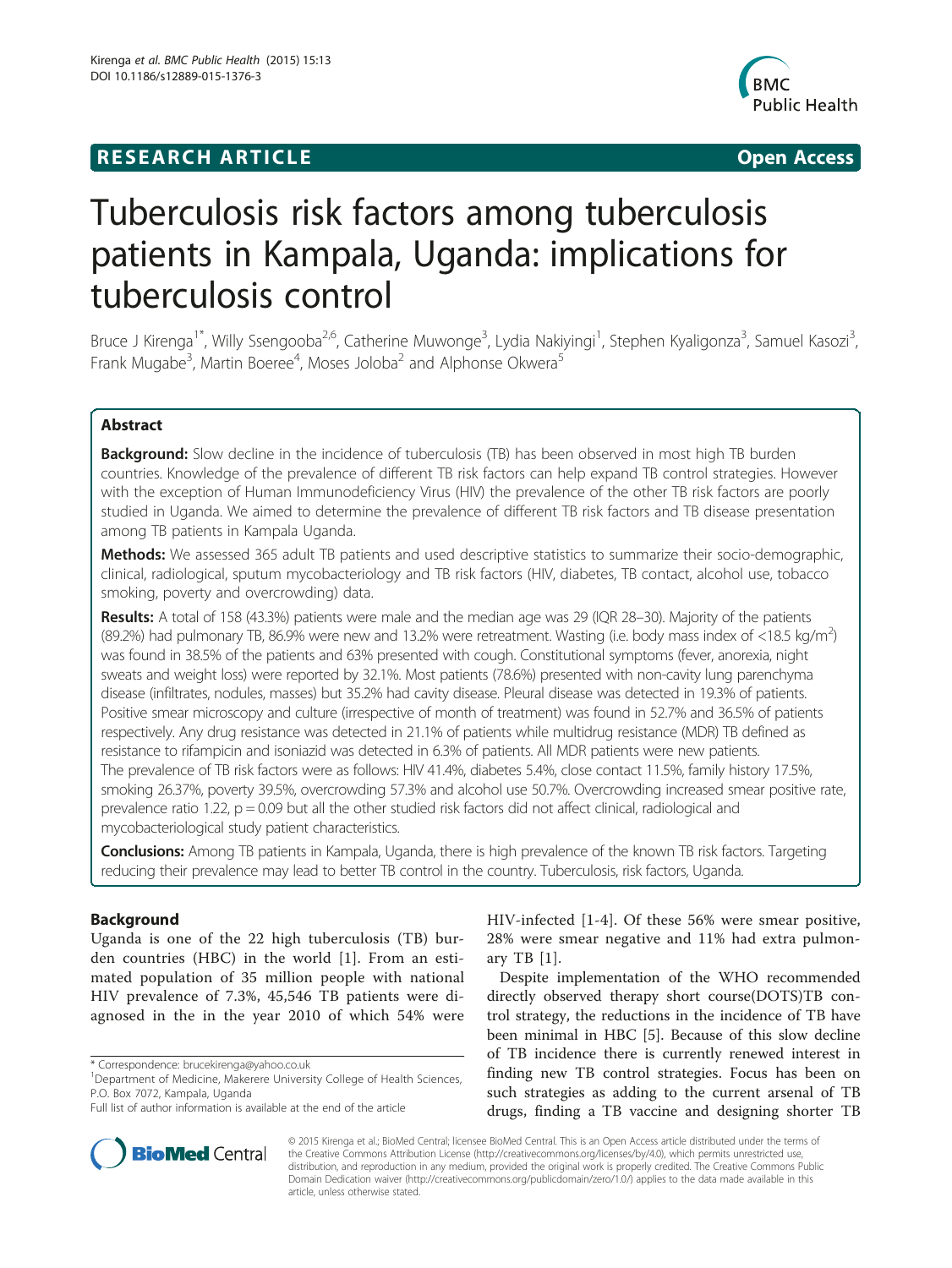regimens. However, knowledge of what makes some persons develop TB and others not (risk factors) has potential of helping further to refocus the search for novel public health TB control strategies. Reported TB risk factors include HIV infection, male sex, co-morbidities such as diabetes, and family history of TB, absence of a Bacillus Calmette–Guérin (BCG) scar, smoking, alcohol use, single marital status, overcrowding, and poor socioeconomic status [\[6-9](#page-5-0)].

Infection with HIV has been the mostly associated risk factor for TB diseases in most HBC. [[1\]](#page-5-0) However, epidemiologic studies have found that not all TB cases can be attributed to HIV [\[10](#page-5-0)-[13\]](#page-5-0). For example in Tanzania the population attributable fraction of TB due to HIV was 29% while in Nigeria it was reported as 40% [\[11,12](#page-5-0)]. These findings highlight the importance of other TB risk factors in perpetuating TB epidemics. Two of the risk factors that are increasingly being recognized as major drivers of the TB epidemic are tobacco smoking and diabetes [\[14](#page-5-0)-[16](#page-5-0)]. Basu et al. through a mathematical model have shown that if current smoking trends continue, tobacco smoking will be responsible for 18 million TB cases and 40 million deaths in the next 40 years [[17\]](#page-6-0). A recent meta-analysis has found a strong association (relative risk of 3.1) between TB and diabetes [\[18](#page-6-0)]. The association between TB, tobacco smoking and diabetes highlight the likely convergence of the emerging non communicable diseases (NCD) epidemic in developing countries and communicable diseases such as tuberculosis [[19](#page-6-0)].

We conducted this study to determine the prevalence of known TB risk factors among TB patients diagnosed in Kampala district in Uganda and explore their effect on clinical, radiological and mycobacteriological TB disease presentation.

## Methods

## Design and setting

This was across sectional study of patients from selected government TB diagnostic and treatment units (DTUs) in Kampala district. Participating DTUs were: Kisenyi Health Center, Kiruddu Health Center, Kawaala Health Center, Kitebi Health Center, Kawempe Health Center, Kiswa Health Center and Mulago hospital. Kampala district was chosen because of its accessibility and large number of TB patients from all over the country (25% of total national TB notifications are from Kampala district) [\[20\]](#page-6-0).

## Study participants

Participants were adult TB patients aged 18 years and above consecutively enrolled from participating DTUs during the period September 2012 through February 2013.

### Sample size calculation

Because the prevalence of most of the studied risk factors was not known we assumed a 50% prevalence rate. Targeting a precision of 0.05 and standard normal deviation at 95% confidence of 1.96 and allowing 10% nonresponse rate we estimated that 423 patients would be required to obtain precise estimates of the prevalence of the studied risk factors. This was not attained due to slow enrolment and an unexpected TB drugs stock out during the study period that affected enrolment of patients who were on continuation phase of TB treatment.

## Study procedures

Patients were interviewed using a structured questionnaire to collect demographic, socioeconomic and TB symptom data. All patients provided one sputum sample for mycobacteriological tests. At the study laboratory, smear microscopy was done by concentrated fluorescent microscopy method, after culture inoculation [\[21](#page-6-0)]. All samples were decontaminated for culture using standard operating procedures and all cultures were incubated for up to 8 weeks on two Lowenstein Jensen (LJ) media [[22\]](#page-6-0). Culture results were communicated to the health facilities for patient management. A patient's culture result was considered contaminated only if all LJ slants had non-mycobacterial growth, otherwise, positive result was taken as a single colony on solid media and AFB on Ziehl-Neelsen microscopy and/or capilia TB Neo™ positive, if doubtful colonies were observed. The absence of colonies on LJ medium after 8 weeks was reported as a negative result. Positive cultures underwent Drug Susceptibility Testing (DST) testing to determine if drug resistance was present. DST was performed by Automated Mycobacterial Growth Indicator tube method (MGIT960) as previously described [\[22\]](#page-6-0).

Only patients at TB treatment initiation (month 0) underwent chest X-ray (CXR) examination and fasting blood sugar testing. Blood sugar was measured by Cobas intergra 400 version 3.4.4.0809 machine. All patients were HIV tested according to the ministry of health rapid HIV testing algorithm [\[23\]](#page-6-0).

## Definition of variables

Tobacco smoking was defined as current or former use of at least 100 cigarettes in a life time [24]. Alcohol use was defined as history of drinking alcohol at least three times a week as previously used in other alcohol use studies in Uganda [\[24](#page-6-0)]. We defined poverty as a daily income of less than 1.25 USD/day [\[25](#page-6-0)] while overcrowding was defined as two or more adult persons who are not of opposite sex sharing a room [\[26](#page-6-0)].

Diagnosis of diabetes was made according to American Diabetes Association cut off ranges (<99 mg/dL, normal, 100-125 mg/dL, pre diabetes and ≥126 mg/dL, diabetes)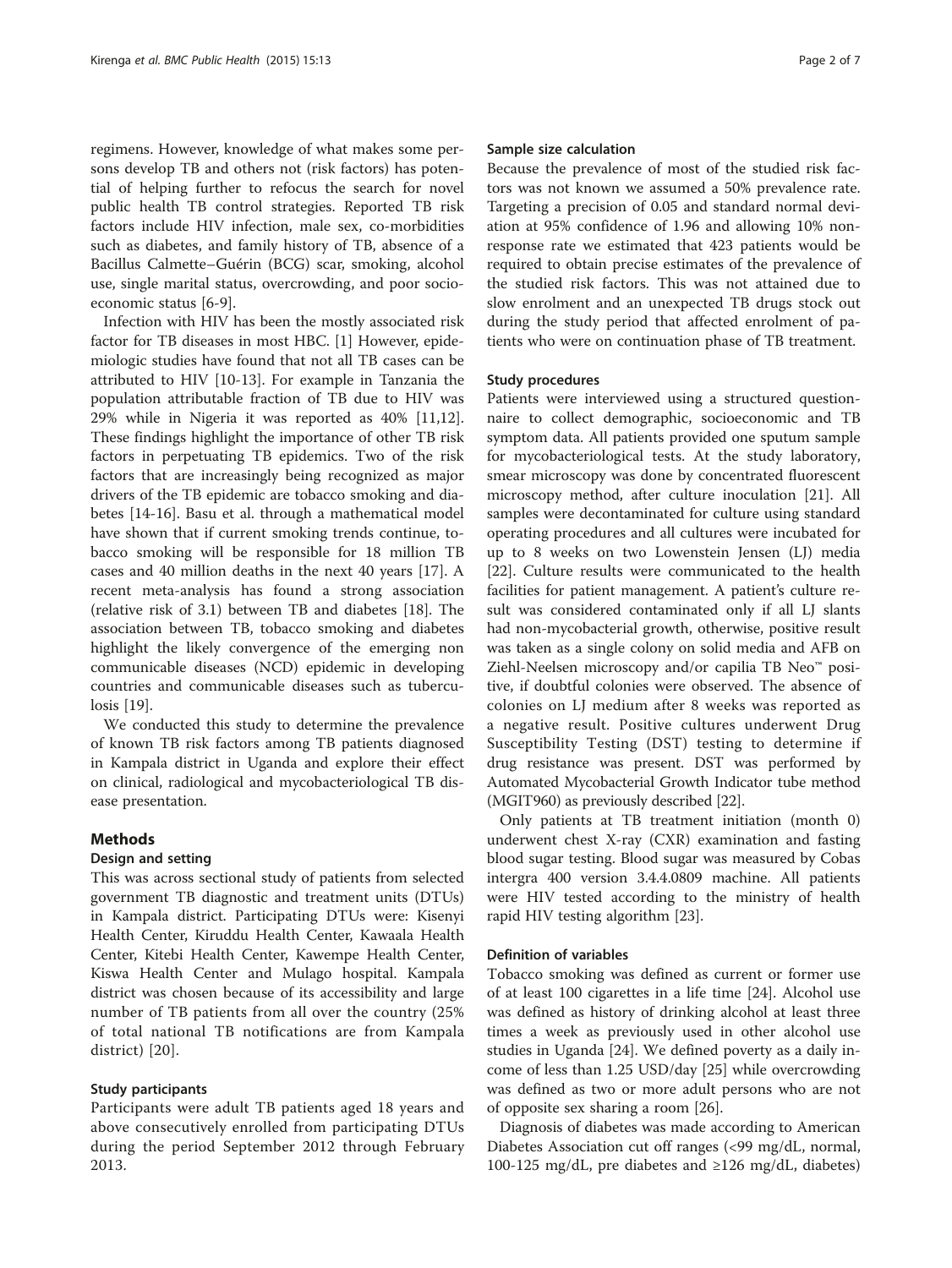[[27\]](#page-6-0). We did not consider symptoms to make a diagnosis of diabetes. Abnormal CXR was defined as any abnormality on the CXR. Chronic cough was defined as cough lasting two or more weeks.

## Data analysis

Data were entered into an access database, cleaned and analyzed using epi-info software version 3.54. Descriptive statistics was used to summarize patients' socio-

Table 1 Study patients' characteristics

| Characteristic                   | Level                                             | No (%)      |  |
|----------------------------------|---------------------------------------------------|-------------|--|
| Demographic characteristics      |                                                   |             |  |
| Age                              | $<$ 40                                            | 296 (81.1%) |  |
|                                  | $41 - 65$                                         | 68 (18.6%)  |  |
|                                  | >65                                               | $1(0.3\%)$  |  |
| Gender                           | Male                                              | 158 (43.3)  |  |
|                                  | Female                                            | 207 (56.7)  |  |
| Occupation                       | Un/ self-employed                                 | 110 (64.0%) |  |
|                                  | Employed                                          | 62 (36.0%)  |  |
| Education                        | None                                              | 19(5.2)     |  |
|                                  | Primary                                           | 110 (30.1)  |  |
|                                  | Secondary                                         | 39 (10.7)   |  |
|                                  | Tertiary                                          | 108 (29.6)  |  |
| <b>Clinical characteristics</b>  |                                                   |             |  |
| Site of TB (260)                 | Pulmonary                                         | 232 (89.2)  |  |
|                                  | Extrapulmonary                                    | 28 (10.8)   |  |
| Treatment category               | New                                               | 317(86.9)   |  |
|                                  | Retreatment                                       | 48(13.2)    |  |
| BMI < 18.5 kg/m2<br>$(n = 234)$  | < 18.5                                            | 90 (38.5)   |  |
| TB symptoms $(n = 365)$          | Cough                                             | 230 (63.0)  |  |
|                                  | Constitutional symptoms                           | 117 (32.1)  |  |
| $HIV$ infection (n = 365)        | HIV infected                                      | 153(41.9)   |  |
| Radiological characteristics     |                                                   |             |  |
| $CXR$ findings (n = 145)         | Parenchymal (nodules,<br>infiltrates, masses)     | 114 (78.6)  |  |
|                                  | Cavities                                          | 51 (35.2)   |  |
|                                  | Pleural (pleural effusion,<br>pleural thickening) | 28 (19.3)   |  |
|                                  | Adenopathy (hilar & mediastinal)                  | 4(2.8)      |  |
| Mycobacteriology characteristics |                                                   |             |  |
| Smear                            | Negative                                          | 123 (47.3%) |  |
|                                  | Positive                                          | 137 (52.7%) |  |
| Culture and drug                 | Negative                                          | 165 (63.5%) |  |
| sensitivity                      | Positive                                          | 95 (36.5%)  |  |
|                                  | Any drug resistance<br>(INH, R, Z, E)             | 20 (21.1%)  |  |
|                                  | <b>MDR</b>                                        | 6(6.3%)     |  |

demographic, clinical, radiological and mycobacteriological characteristics. Prevalence of different risk factors was calculated as a proportion of those with the risk factor divided by the total number of patients who had data for that risk factor. Proportions of key clinical (chronic cough), mycobacteriology (smear positivity) and radiological (abnormal CXR) were calculated and compared between the different risk factors studied using a t-test. A p value of <0.05 was considered to represent significant difference.

## Ethics consideration

All patients provided written informed consent. Ethical approval was obtained from the Makerere University School of Biomedical Science Research and Ethics committee and from the Uganda National Council of Science and Technology. Each patient was assigned a unique study number for identification. Patient's names were not used on any study related documents. Study documents were kept under lock and key.

## Results

#### Socio-demographic characteristics

A total of 365 TB patients were recruited during the study period. One hundred and forty one (38.6%) were at month zero, 84 (23.0%) were at month two, 64 (17.5%) were at month 5, 33 (9.0%) were at month six and 43 (11.8%) were at month eight of TB treatment.

Study patients characteristics are shown in Table 1. Male patients were 158 (43.3%), median age was 29 (IQR 28–30) and 296 (81.1%) were under the age 40 years.

Majority of the patients (89.2%) had pulmonary TB, 86.9% were new and 13.2% were retreatment. 38.5% were wasted (i.e. body mass index of  $\langle 18.5 \text{ kg/m}^2 \rangle$  and 63% presented with cough. Constitutional symptoms (fever, anorexia, night sweats and weight loss) were reported by 32.1%.

Most (78.6%) presented with either infiltrates, nodules or masses, 35.2% cavities and 19.3% of the patients had TB disease presenting with pleural effusion and/or thickening.

Positive smear microscopy and culture (irrespective of month of treatment) was found in 52.7% and 36.5% of patients respectively. Of the 95 patients with 95 isolates any drug resistance was detected in 21.1% of patients while multidrug resistance (MDR) TB defined as resistance to rifampicin and isoniazid was detected in 6.3% of patients. All MDR patients were new.

## TB risk factors

The prevalence of each of the investigated TB risk factors is shown in Table [2](#page-3-0). The prevalence of HIV infection was 41.4% (151 of 365) while that of diabetes was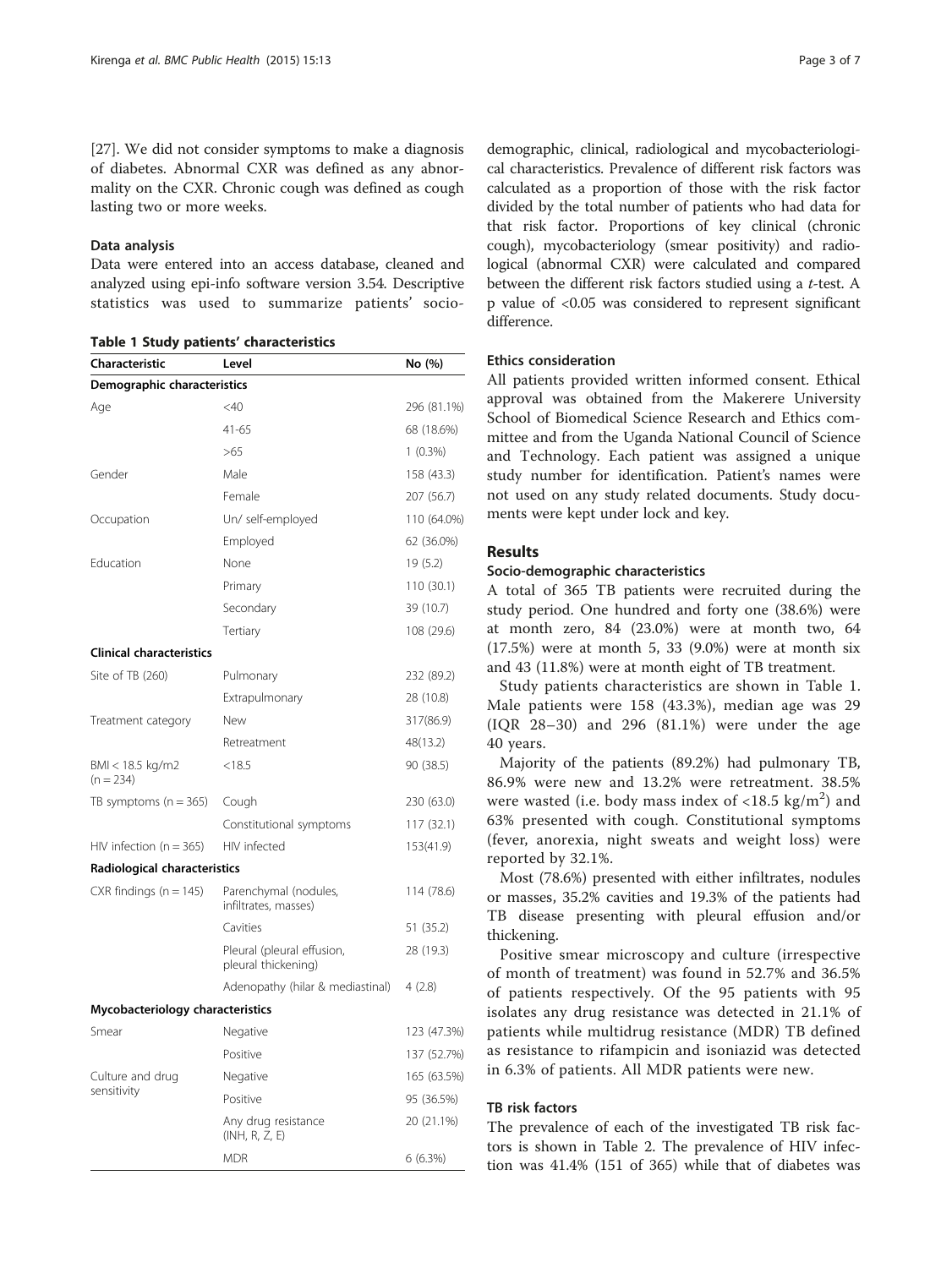<span id="page-3-0"></span>Table 2 Prevalence of studied tuberculosis risk factors among study participants

| <b>Risk factor</b>                            | Number with<br>risk factor | % (95% CI)       |
|-----------------------------------------------|----------------------------|------------------|
| Income below poverty line<br>$(1.25$ USD/day) | 144                        | 39.5 (34.4-44.7) |
| Overcrowding (>2 persons/room)                | 209                        | 57.3 (52.0-62.4) |
| Former smoker                                 | 96                         | 26.3 (21.9-31.1) |
| Current smoker                                | 5                          | $1.4(0.4-3.2)$   |
| Alcohol use                                   | 185                        | 50.7 (45.4-55.9) |
| HIV infection                                 | 151                        | 41.4 (36.3-46.6) |
| TB contact                                    | 42                         | $11.5(8.4-15.2)$ |
| Family history of TB                          | 64                         | 17.5 (13.8-21.8) |
| <b>Diabetes</b>                               | 7                          | $5.4(3.1-6.7)$   |

5.4% (7 of 130). Although only 7 patients had blood sugars levels diagnostic of diabetes, another 12 patients (9.2%) had blood sugar levels diagnostic of pre-diabetes.

Current smoking was 1.4% (5 of 365) but history of smoking was reported by at 26.3% (96 of 365) of the patients and 52.6% of former smokers reported to have quit in the past one year.

Poverty was found in 39.5%(144 of 365) while overcrowding was reported by 57.3% (209 of 365) patients. One hundred and eighty five patients (50.7%) reported alcohol use.

More patients (57.6%) from overcrowded homes were smear positive compared to those from homes without overcrowding (47.1%), prevalence ratio (PR) of 1.22, p = 0.09. We however found no other significant differences in the clinical, radiological and mycobacteriological TB disease presentation between other risk factors (Table [3](#page-4-0)).

## **Discussion**

In this cross sectional study among TB patients under care in Kampala, Uganda we have established the prevalence of key known TB risk factors as follows: HIV infection 41.4%, alcohol use 50.7%, poverty 39.5%, smoking 26.3%, family history of TB 17.5%, TB contact 11.5% and diabetes 5.4%.

High prevalence of HIV among TB patients is due to HIV associated immune suppression which increases risk for TB through reactivation of latent TB disease and increased proportion of persons who progress from TB infection to disease. The annual risk of TB among HIV patients is 10%/year compared to the 10% life time risk among HIV negative persons [[28](#page-6-0)]. The prevalence of HIV found in this study is about 6 times (41.4 vs.7.3) that in the general population. The prevalence is however lower than the over 50% prevalence previously reported [[1\]](#page-5-0). This difference could be because of the small sample size and small number of recruitment sites. However, a study investigating prevalence of MDR-TB

by Lukoye D et al. reported lower HIV prevalence of 30.5% compared to the current study [\[29\]](#page-6-0).

The association between tobacco smoking and TB is well described [\[15](#page-5-0)[,17,30](#page-6-0)]. The prevalence we report in this study does not differ significantly from those reported in other studies in Africa [[31\]](#page-6-0) but differs from those in other regions [\[32](#page-6-0)]. For example a study in South Africa reported a prevalence of 21.8% while a study in Malaysia reported a prevalence of 40.3% [\[33](#page-6-0)]. These differences could be attributed to background smoking prevalence in the general population. The prevalence of background tobacco smoking in Uganda population is limited because population based surveys have not been conducted. A review conducted by Nturibi EM et al. identified three studies on tobacco smoking prevalence in Uganda [[34\]](#page-6-0). The prevalence in these studies ranged from 5.3% to 21.9% [[35\]](#page-6-0). It must be noted all the three studies included mainly young people in schools. An unpublished fact sheet from the recently concluded GATS tobacco use survey in Uganda reported a prevalence of 12% in the general population [\(http://www.afro.who.](http://www.afro.who.int/en/uganda/press-materials/item/6713-uganda-releases-results-of-the-global-adult-tobacco-survey-2013.html) [int/en/uganda/press-materials/item/6713-uganda-releases](http://www.afro.who.int/en/uganda/press-materials/item/6713-uganda-releases-results-of-the-global-adult-tobacco-survey-2013.html)[results-of-the-global-adult-tobacco-survey-2013.html](http://www.afro.who.int/en/uganda/press-materials/item/6713-uganda-releases-results-of-the-global-adult-tobacco-survey-2013.html)). We also noted that the prevalence of current smoking was only 1.37% but on further evaluation it was found that about half of the former smokers had actually quit in the past year. This could be due to fact that most patients stopped smoking when they developed TB respiratory symptoms interpreting them as due to smoking.

Previous studies have documented a strong association of diabetes and TB [\[18,36](#page-6-0)]. A recent meta-analysis has found a strong association (relative risk of 3.1) between TB and diabetes [[18](#page-6-0)]. The prevalence reported in this study is lower than that reported in a recent study among hospitalized TB patients in Mulago Hospital, Kampala [[34\]](#page-6-0). This difference could be due to the fact that stress hyperglycemia in the hospitalized patients may have contributed to more patients being diagnosed with diabetes. The study also used random blood sugar instead of the recommended fasting blood sugar. In addition 12 patients met the criteria of pre-diabetes. Taking the pre-diabetes and the diabetes together gives a prevalence of 10.8% comparable to what was found in the Mulago hospital study.

We investigated the number of patients whose daily incomes were below the poverty line and how many were living in overcrowded homes. The prevalence of poverty we found (39.5%) was slightly higher than the national average of 38% [[37\]](#page-6-0). We note that this study was conducted in the capital city of Uganda. Therefore patients' incomes may be higher than 1.25 USD/day designated by the World Bank. In the 2012–2013 when the study was conducted 1.25 USD/day could barely afford a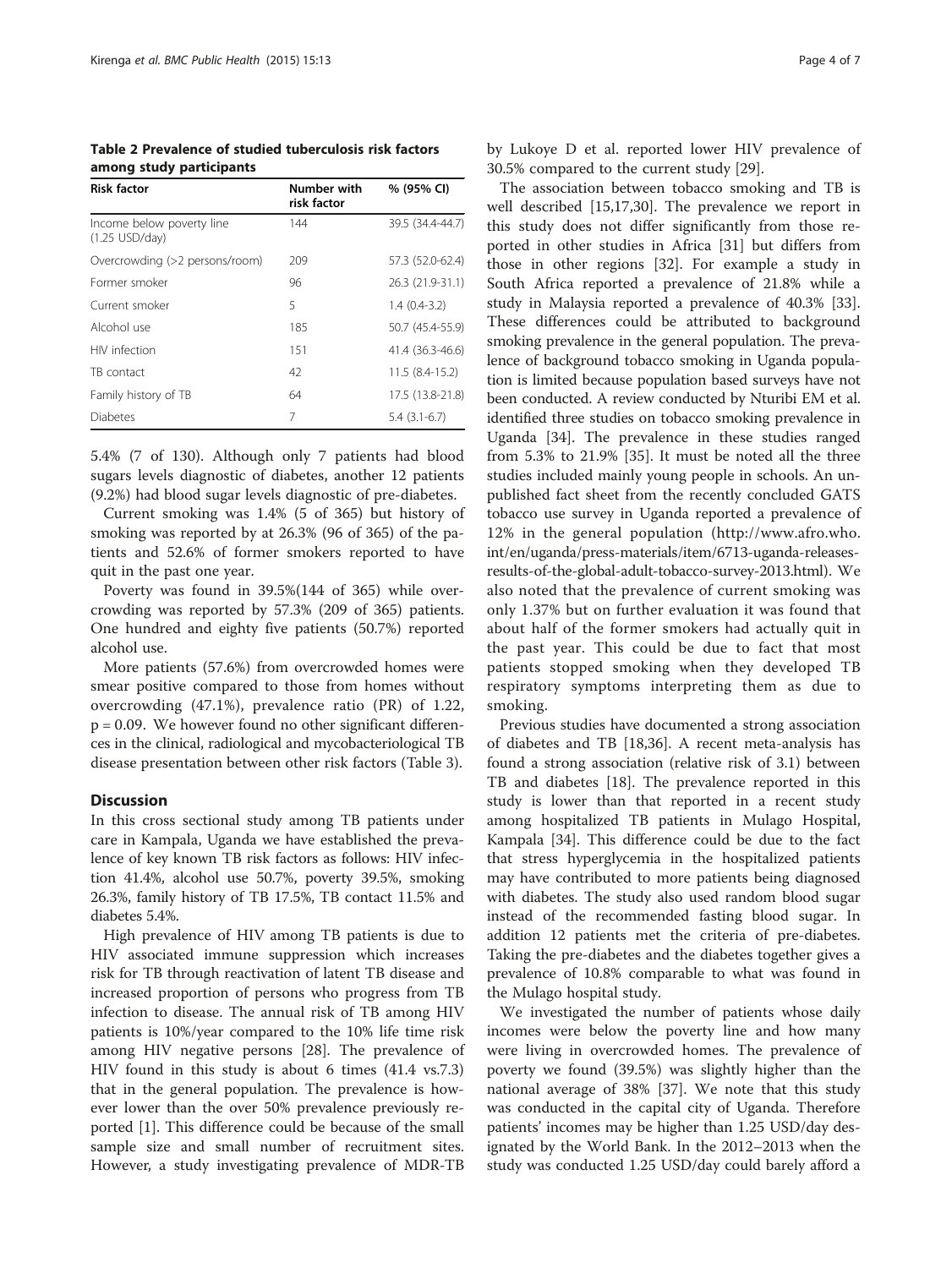| Independent<br>variables | Smear positive<br>N(%) | PR (SE),   | Abnormal chest x-ray<br>N(%) | <b>PR (SE),</b> | Chronic cough<br>N(%) | <b>PR (SE),</b><br>p value |
|--------------------------|------------------------|------------|------------------------------|-----------------|-----------------------|----------------------------|
|                          |                        | p value    |                              | p value         |                       |                            |
| Poverty                  |                        |            |                              |                 |                       |                            |
| Yes                      | 17(53.1)               | 1.10(0.21) | 12(37.5)                     | 1.07(0.28)      | 15 (46.9)             | 0.81(0.16)                 |
| No                       | 61(48.4)               | 0.625      | 44 (34.9)                    | 0.783           | 73 (57.9)             | 0.296                      |
| Overcrowding             |                        |            |                              |                 |                       |                            |
| Yes                      | 80 (57.6)              | 1.22(0.15) | 54 (38.9)                    | 1.04(0.17)      | 80 (57.6)             | 1.09(0.12)                 |
| <b>No</b>                | 57 (47.1)              | 0.097      | 45 (37.2)                    | 0.784           | 64 (52.9)             | 0.453                      |
| Smoking                  |                        |            |                              |                 |                       |                            |
| Yes                      | 45 (58.4)              | 1.16(0.14) | 27(35.1)                     | 0.89(0.16)      | 40 (52.0)             | 0.92(0.12)                 |
| <b>No</b>                | 92 (50.6)              | 0.230      | 72 (39.6)                    | 0.503           | 103 (56.6)            | 0.501                      |
| Alcohol use              |                        |            |                              |                 |                       |                            |
| Yes                      | 77 (55.8)              | 1.13(0.14) | 50 (36.2)                    | 0.90(0.14)      | 78 (56.5)             | 1.04(0.12)                 |
| <b>No</b>                | 60 (49.2)              | 0.290      | 49 (40.2)                    | 0.514           | 66 (54.1)             | 0.695                      |
| <b>HIV</b> infection     |                        |            |                              |                 |                       |                            |
| Positive                 | 128 (52.9)             | 1.1(0.26)  | 90 (37.2)                    | 0.74(0.19)      | 137 (56.6)            | 1.46(0.44)                 |
| Negative                 | 9(50.0)                | 0.817      | 9(50.0)                      | 0.237           | 7(38.9)               | 0.212                      |

<span id="page-4-0"></span>Table 3 Tuberculosis risk factors and selected tuberculosis disease presentation

PR = Prevalence Ratio, SE = Standard Error.

simple lunch meal. In essence this cut off may grossly underestimate the poverty levels of the populace especially those in urban areas. Uganda with 53% of the population living in overcrowded homes is number 14 on the list of the 20 countries with most overcrowded homes in the world [[26](#page-6-0)]. Overcrowding has been previously documented as a strong risk for TB [\[38](#page-6-0)]. In this study we found that 57.3% of the study participants were living in overcrowded homes. This is higher than the national average. The national figures do not take into account the TB burden in the community. The study area (Kampala) has the highest prevalence of TB in the country. One in four TB cases notified in Uganda are from Kampala [[20](#page-6-0)]. Therefore overcrowding may represent a greater risk of TB than in areas where the TB is much lower.

Close contact is another well described risk factor for TB [\[39-44](#page-6-0)]. Close contact was estimated to account for 9-13% of the TB cases in Malawi [[44\]](#page-6-0). In a systematic review by Fox GJ et al. the prevalence of active TB and latent TB infection among TB contacts was 3.1% and 51.5% respectively [[40\]](#page-6-0). A prevalence of 3.1 represents a major increase in TB prevalence compared to the general population. For example in Uganda TB prevalence is 175/100,000 population (0.02%) [[1\]](#page-5-0). It follows therefore that TB prevalence among contacts is very high [[1\]](#page-5-0). The odds ratio of having a family member with TB and developing TB is estimated at 13.4 further highlighting the importance of close TB contact and TB risk [[6](#page-5-0)]. This factor is not well studied among patients in most TB programs. We contend that a prevalence of family history of TB of 17.5 is high and need further investigations. This would mean that beyond close contacts health workers would elicit family history of TB, the presence of which would refine targeting of TB screening strategies.

We also investigated the prevalence of alcohol use among TB patients. The association of TB and alcohol is well described in the literature [[45,46\]](#page-6-0). It can be hypothesized that it is due to the close contact that takes place in bars as opposed to other social gatherings. Lanoroth K et al. conducted a systematic review in which they established that alcohol use was independently associated with TB (RR 2.94). More than 50% of the TB patients in our study consumed alcohol. Although we investigated the effect of the studied risk factors on TB disease presentation we did not find significant influence of the risk factors on disease presentation. Marginal influence was observed between overcrowding and smear positive rate. This could be due to the fact that our study was not powered to detect these differences. Secondly we enrolled patients at different stages of treatment which could have affected the prevalence of the outcomes variables.

Lastly we found an MDR rate of 6.3% and all were from new patients. This prevalence is much higher than that found in the national drug resistance survey conducted in 2010 (1.4%) and that found in the Kampala drug resistance survey conducted in 2008 (1.1%) [\[29,47](#page-6-0)]. This difference could be due to smaller sample size since we had only 95 culture positive patients. It could also be sampling bias because we included only government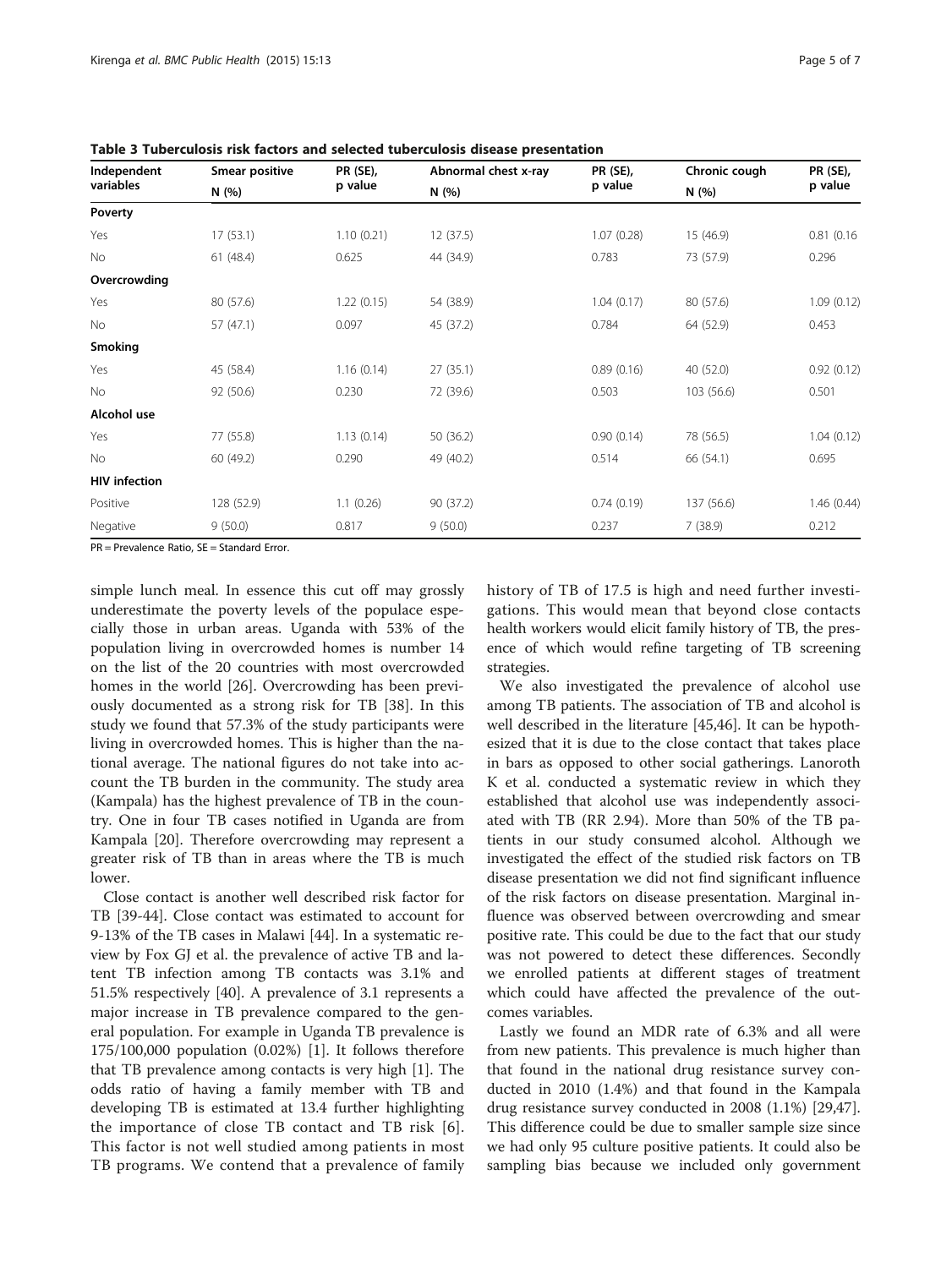<span id="page-5-0"></span>DTUs and enrolled patients during one reporting quarter. We also included TB patients irrespective of duration on TB treatment. Therefore some new patients could have started developing drug resistance during the time they were on TB treatment. We also noted that during the study period there were drug stock outs at study clinics. This could have further facilitated emergence of drug resistance among study patients. These shortcomings not withstanding these results emphasize the role of surveillance of drug resistance. A follow up survey or analysis of routinely collected data can help clarify if there could be increase in drug resistance in the country.

This study had some limitations. Firstly the patients were recruited over one quarter of the reporting year. It is possible that there may be differences in the patients who reported to the health facilities during other times. We defined overcrowding using alternative method of number of persons per room. This method does not take into account the size of the room. This was done because we could not obtain accurate room sizes in order to calculate the living area per person. Patient incomes were also self –reported. We used daily income as a measure of poverty. However we recognize that a more extensive investigation of poverty parameters would provide different estimates. We did not take into consideration symptoms while making a diagnosis of diabetes as recommended. Only 86% of the estimated sample size was achieved under convenient sampling, future studies with bigger sample size are recommended. Nevertheless, much as this study is more qualitative than quantitative, it is one of few studies specifically conducted to investigate the prevalence of TB risk factors among TB patients. It has generated data that should guide more detailed, possibly better designed quantitative studies.

## Conclusions

Among TB patients in Kampala, Uganda, there is high prevalence of the known TB risk factors. Targeting reducing their prevalence may lead to better TB control in the country.

#### Abbreviations

ART: Antiretroviral therapy; CD4: Cluster of differentiation 4; CI: Confidence interval; CXR: Chest X-ray; EDTA: Ethylene diamine tetra acetic acid; DST: Drug susceptibility testing; DTU: Diagnostic and treatment unit; HBC: High burden country; HIV: Human Immunodeficiency Virus; IQR: Inter quartile range; MDRTB: Multidrug resistant TB; MGIT: Mycobacterial growth indicator tube; NCD: Non communicable disease; RR: Relative risk; TB: Tuberculosis; USD: United States Dollar.

#### Competing interests

The authors declare that they have no competing interests. I, Dr. Bruce J Kirenga, the corresponding author, had full access to all of the data in the study and I take responsibility for the integrity of the data and the accuracy of the data analysis.

#### Authors' contributions

AO, MJ, BJK, WS, LN and CM conceived and wrote the study protocol. AO and MJ obtained funding for the study. All authors participated in study data acquisition, analysis and manuscript preparation. All authors read and approved the final manuscript.

#### Acknowledgements

The authors would like to acknowledge the invaluable contribution made by the research assistants and health workers at the recruitment sites. Special thanks go to Geraldine Nalwadda for providing excellent administrative support to the project.

#### Author details

<sup>1</sup>Department of Medicine, Makerere University College of Health Sciences P.O. Box 7072, Kampala, Uganda. <sup>2</sup>Department of Microbiology, Makerere University College of Health Sciences, Kampala, Uganda. <sup>3</sup>National Tuberculosis and Leprosy Program, Ministry of Health, Kampala, Uganda. 4 Department of Pulmonary Diseases, Radboud University Nijmegen Medical Center, Nijmegen, The Netherlands. <sup>5</sup>National Tuberculosis treatment unit, Mulago Hospital, Kampala, Uganda. <sup>6</sup>Department of Global Health and Amsterdam Institute of Global Health and Development, Academic Medical Center, University of Amsterdam, P.O. Box 22700, 1100 DE Amsterdam, Netherlands.

#### Received: 14 March 2014 Accepted: 8 January 2015 Published online: 21 January 2015

#### References

- 1. Global TB control report 2012. Available at [\[http://apps.who.int/iris/bitstream/](http://apps.who.int/iris/bitstream/10665/75938/1/9789241564502_eng.pdf) [10665/75938/1/9789241564502\\_eng.pdf\]](http://apps.who.int/iris/bitstream/10665/75938/1/9789241564502_eng.pdf). Accessed 12 December 17, 2014.
- 2. Uganda; City population. Available at [http://www.citypopulation.de/Uganda.](http://www.citypopulation.de/Uganda.html) [html.](http://www.citypopulation.de/Uganda.html) Accessed on 12 December 17, 2014.
- 3. UNdata | country profile | Uganda. Available at [[http://data.un.org/](http://data.un.org/CountryProfile.aspx?crName) [CountryProfile.aspx?crName](http://data.un.org/CountryProfile.aspx?crName) = Uganda]. Accessed on 12 December 17, 2014
- 4. Uganda AIDS Indicator Survey 2011 Key findings Available at [[http://](http://health.go.ug/docs/UAIS_2011_KEY_FINDINGS.pdf) [health.go.ug/docs/UAIS\\_2011\\_KEY\\_FINDINGS.pdf\]](http://health.go.ug/docs/UAIS_2011_KEY_FINDINGS.pdf). Accessed on 12 December 17, 2014.
- 5. THE GLOBAL PLAN TO STOP TB 2011–2015. Available at [[http://stoptb.org/](http://stoptb.org/assets/documents/global/plan/TB_GlobalPlanToStopTB2011-2015.pdf) [assets/documents/global/plan/TB\\_GlobalPlanToStopTB2011-2015.pdf\]](http://stoptb.org/assets/documents/global/plan/TB_GlobalPlanToStopTB2011-2015.pdf). Accessed on 12 December 17, 2014.
- 6. Lienhardt C, Fielding K, Sillah J, Bah B, Gustafson P, Warndorff D, et al. Investigation of the risk factors for tuberculosis: a case–control study in three countries in West Africa. Int J Epidemiol. 2005;34(4):914–23.
- 7. Lienhardt C, Fielding K, Sillah J, Tunkara A, Donkor S, Manneh K, et al. Risk factors for tuberculosis infection in Sub-Saharan Africa. Am J Respir Crit Care Med. 2003;168(4):448–55.
- 8. Davies P. Risk factors for tuberculosis. Monaldi Arch Chest Dis. 2005;63 (1):37–46.
- 9. Coker R, McKee M, Atun R, Dimitrova B, Dodonova E, Kuznetsov S, et al. Risk factors for pulmonary tuberculosis in Russia: case–control study. BMJ. 2006;332(7533):85–7.
- 10. van Cleeff MR, Chum HJ. The proportion of tuberculosis cases in Tanzania attributable to human immunodeficiency virus. Int J Epidemiol. 1995;24 (3):637–42.
- 11. Van den Broek J, Borgdorff MW, Pakker NG, Chum HJ, Klokke AH, Senkoro KP, et al. HIV-1 infection as a risk factor for the development of tuberculosis: a case–control study in Tanzania. Int J Epidemiol. 1993;22(6):1159–65.
- 12. Richards SB, St Louis ME, Nieburg P, Coulibaly IM, Coulibaly D, Abouya L, et al. Impact of the HIV epidemic on trends in tuberculosis in Abidjan, Cote d'Ivoire. Tuber Lung Dis. 1995;76(1):11–6.
- 13. Corbett EL, Bandason T, Cheung YB, Munyati S, Godfrey-Faussett P, Hayes R, et al. Epidemiology of tuberculosis in a high HIV prevalence population provided with enhanced diagnosis of symptomatic disease. PLoS Med 2007;4(1).
- 14. Bates MN, Khalakdina A, Pai M, Chang L, Lessa F, Smith KR. Risk of tuberculosis from exposure to tobacco smoke: a systematic review and meta-analysis. Arch Intern Med. 2007;167(4):335–42.
- 15. Gambhir HS, Kaushik RM, Kaushik R, Sindhwani G. Tobacco smoking-associated risk for tuberculosis: a case–control study. Int Health. 2010;2(3):216–22.
- 16. Dooley KE, Chaisson RE. Tuberculosis and diabetes mellitus: convergence of two epidemics. Lancet Infect Dis. 2009;9(12):737–46.